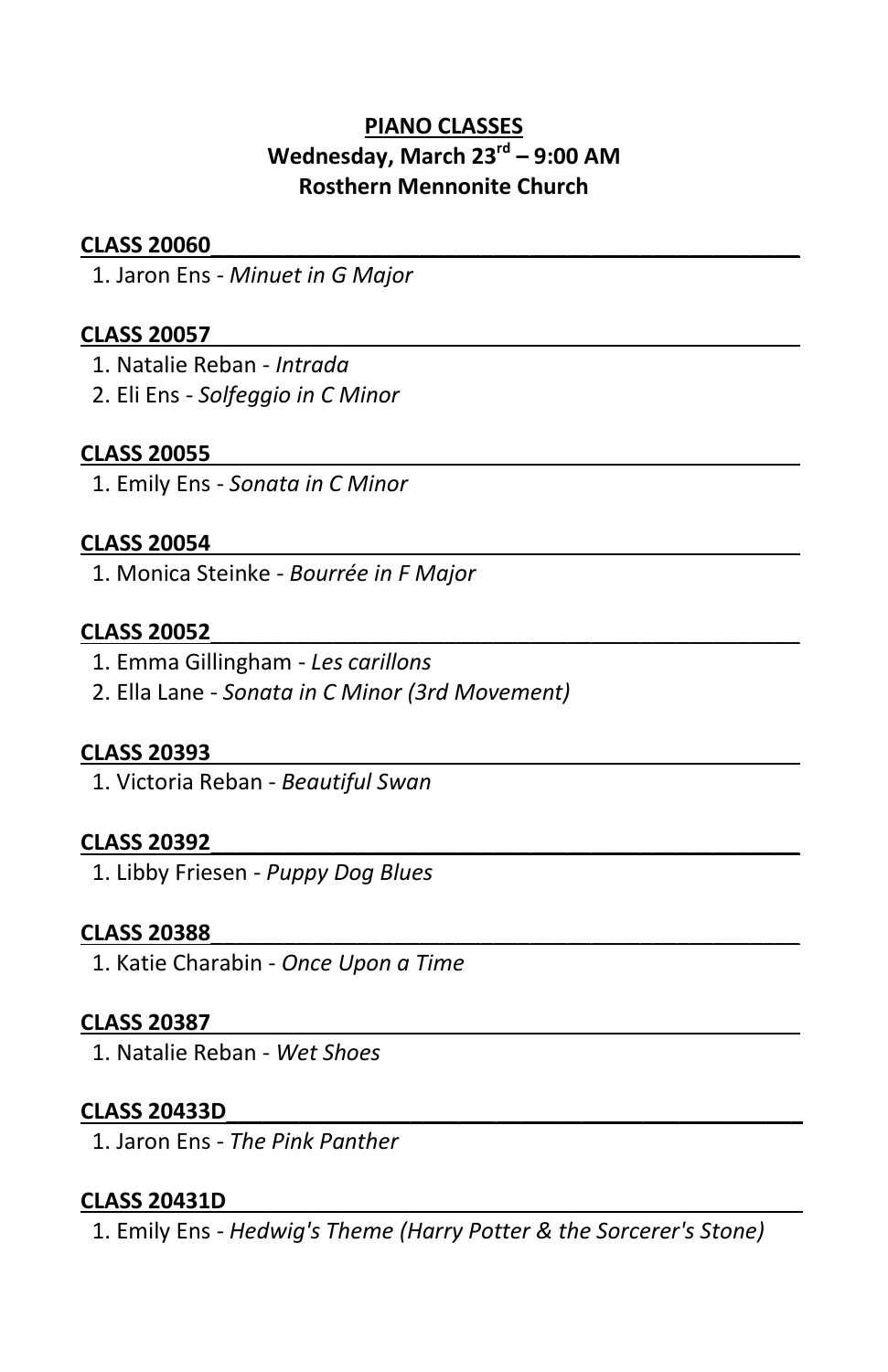# Interval until 10:30 AM

### **CLASS 20409**\_\_\_\_\_\_\_\_\_\_\_\_\_\_\_\_\_\_\_\_\_\_\_\_\_\_\_\_\_\_\_\_\_\_\_\_\_\_\_\_\_\_\_\_\_\_\_\_

1. Abigail Langelaar - *Angelfish*

### **CLASS 20407**\_\_\_\_\_\_\_\_\_\_\_\_\_\_\_\_\_\_\_\_\_\_\_\_\_\_\_\_\_\_\_\_\_\_\_\_\_\_\_\_\_\_\_\_\_\_\_\_

1. Shylah Loewen - *Funny Puppy* 

#### **CLASS 20406**\_\_\_\_\_\_\_\_\_\_\_\_\_\_\_\_\_\_\_\_\_\_\_\_\_\_\_\_\_\_\_\_\_\_\_\_\_\_\_\_\_\_\_\_\_\_\_\_

1. Natalie Reban - *Squirrels at Play*

#### **CLASS 20404**\_\_\_\_\_\_\_\_\_\_\_\_\_\_\_\_\_\_\_\_\_\_\_\_\_\_\_\_\_\_\_\_\_\_\_\_\_\_\_\_\_\_\_\_\_\_\_\_

1. Lochlan Lester - *Valse in A Minor*

#### **CLASS 20403**\_\_\_\_\_\_\_\_\_\_\_\_\_\_\_\_\_\_\_\_\_\_\_\_\_\_\_\_\_\_\_\_\_\_\_\_\_\_\_\_\_\_\_\_\_\_\_\_

1. Colton Lund - *Für Elise*

# **CLASS 20313**\_\_\_\_\_\_\_\_\_\_\_\_\_\_\_\_\_\_\_\_\_\_\_\_\_\_\_\_\_\_\_\_\_\_\_\_\_\_\_\_\_\_\_\_\_\_\_\_

1. Simeon Friesen - *Hunting Horns*

#### **CLASS 20312**\_\_\_\_\_\_\_\_\_\_\_\_\_\_\_\_\_\_\_\_\_\_\_\_\_\_\_\_\_\_\_\_\_\_\_\_\_\_\_\_\_\_\_\_\_\_\_\_

1. Alexander Reban - *Baby Kangaroo* 

#### **CLASS 20311**\_\_\_\_\_\_\_\_\_\_\_\_\_\_\_\_\_\_\_\_\_\_\_\_\_\_\_\_\_\_\_\_\_\_\_\_\_\_\_\_\_\_\_\_\_\_\_\_

1. Zachary Moses - *Boots*

### **CLASS 96071**\_\_\_\_\_\_\_\_\_\_\_\_\_\_\_\_\_\_\_\_\_\_\_\_\_\_\_\_\_\_\_\_\_\_\_\_\_\_\_\_\_\_\_\_\_\_\_\_

1. Brooklyn Hiebert - *Cuddly Kitten*

#### **CLASS 20310**\_\_\_\_\_\_\_\_\_\_\_\_\_\_\_\_\_\_\_\_\_\_\_\_\_\_\_\_\_\_\_\_\_\_\_\_\_\_\_\_\_\_\_\_\_\_\_\_

- 1. Jesse Hildebrandt *In the Robber's Cave*
- 2. Jaron Ens *Study No. 13, Op. 45, No. 2*
- 3. Henry Balzer *The Elegant Toreador*
- 4. Amaryllis Kabatow *Distant Chimes*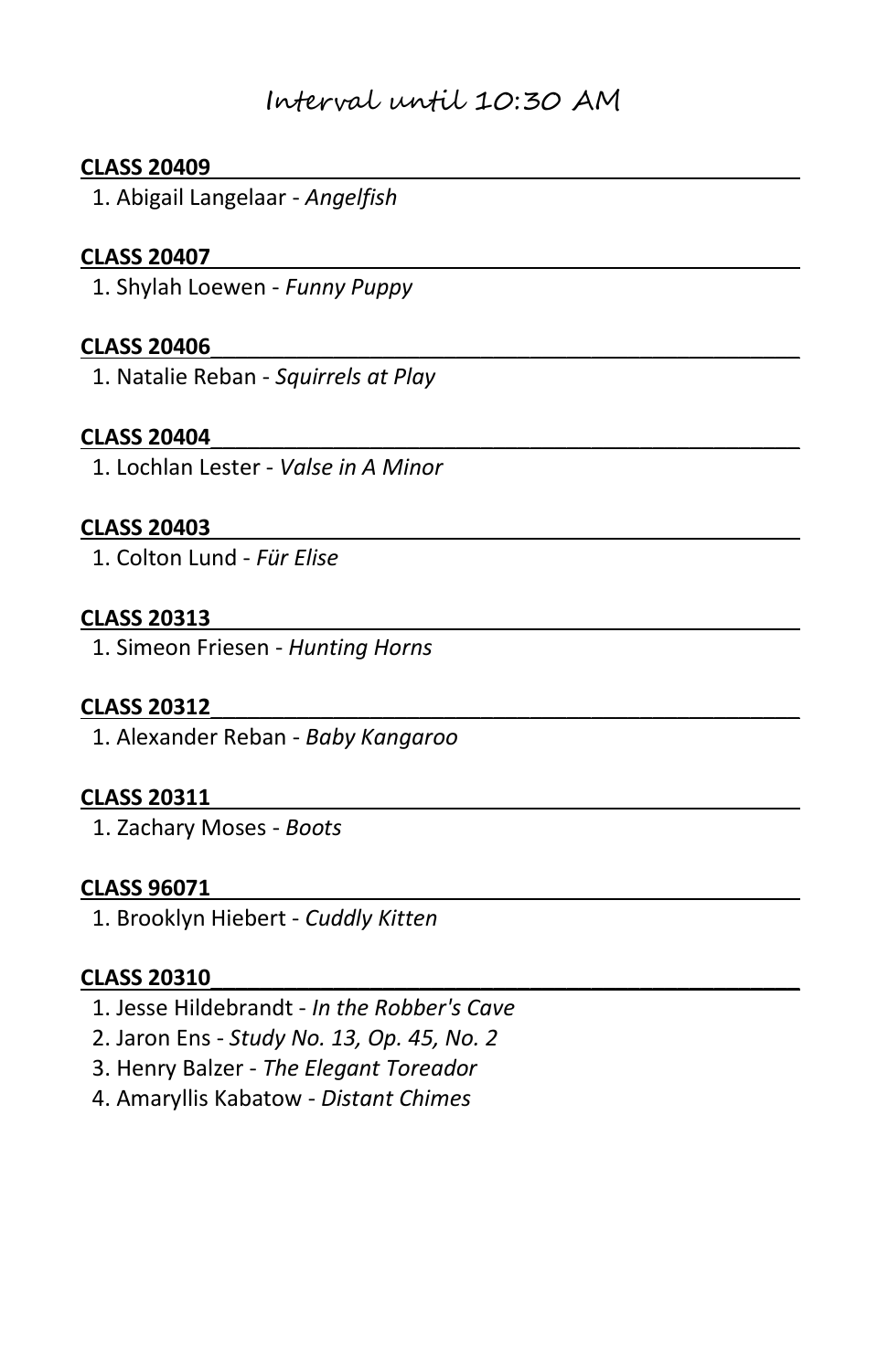# **PIANO CLASSES Wednesday, March 23rd – 1:15 PM Rosthern Mennonite Church**

### **CLASS 20130**\_\_\_\_\_\_\_\_\_\_\_\_\_\_\_\_\_\_\_\_\_\_\_\_\_\_\_\_\_\_\_\_\_\_\_\_\_\_\_\_\_\_\_\_\_\_\_\_

- 1. Henry Balzer *Sonatina in G Major (1st Movement)*
- 2. Jaron Ens *Sonatina, Op. 55, No. 1 (2nd Movement abridged)*

### **CLASS 20127**\_\_\_\_\_\_\_\_\_\_\_\_\_\_\_\_\_\_\_\_\_\_\_\_\_\_\_\_\_\_\_\_\_\_\_\_\_\_\_\_\_\_\_\_\_\_\_\_

- 1. Eli Ens *Sonata in G Major, Hob XVI 39*
- 2. Natalie Reban *Sonatina*

### **CLASS 20125**\_\_\_\_\_\_\_\_\_\_\_\_\_\_\_\_\_\_\_\_\_\_\_\_\_\_\_\_\_\_\_\_\_\_\_\_\_\_\_\_\_\_\_\_\_\_\_\_

1. Emily Ens - *Sonatina in E flat Major, Op. 19-20, No. 6*

### **CLASS 20124**\_\_\_\_\_\_\_\_\_\_\_\_\_\_\_\_\_\_\_\_\_\_\_\_\_\_\_\_\_\_\_\_\_\_\_\_\_\_\_\_\_\_\_\_\_\_\_\_

 1. Monica Steinke - *Sonata in G Major, Finale (Hob.XVI /G1 (3rd Movement)* 

#### **CLASS 20122**\_\_\_\_\_\_\_\_\_\_\_\_\_\_\_\_\_\_\_\_\_\_\_\_\_\_\_\_\_\_\_\_\_\_\_\_\_\_\_\_\_\_\_\_\_\_\_\_

- 1. Emma Gillingham *Sonatina in A Minor*
- 2. Ella Lane *Sonata in C Major, KV 545 (1st Movement)*

#### **CLASS 20314**\_\_\_\_\_\_\_\_\_\_\_\_\_\_\_\_\_\_\_\_\_\_\_\_\_\_\_\_\_\_\_\_\_\_\_\_\_\_\_\_\_\_\_\_\_\_\_\_

1. Sadie Boldt - *Playful Puppy*

#### **CLASS 20309**\_\_\_\_\_\_\_\_\_\_\_\_\_\_\_\_\_\_\_\_\_\_\_\_\_\_\_\_\_\_\_\_\_\_\_\_\_\_\_\_\_\_\_\_\_\_\_\_

- 1. Kathleen Moses *Frere Jacques Stands on His Head*
- 2. Hunter Loewen *Tarantelle*
- 3. Gretchyn Ostapak *The Calico Cat*

### **CLASS 20308**\_\_\_\_\_\_\_\_\_\_\_\_\_\_\_\_\_\_\_\_\_\_\_\_\_\_\_\_\_\_\_\_\_\_\_\_\_\_\_\_\_\_\_\_\_\_\_\_

1. Chloe Friesen - *Night of the Tarantella*

# **CLASS 20307**\_\_\_\_\_\_\_\_\_\_\_\_\_\_\_\_\_\_\_\_\_\_\_\_\_\_\_\_\_\_\_\_\_\_\_\_\_\_\_\_\_\_\_\_\_\_\_\_

1. Shylah Loewen - *Turkish Bazaar*

Interval until 3:00 PM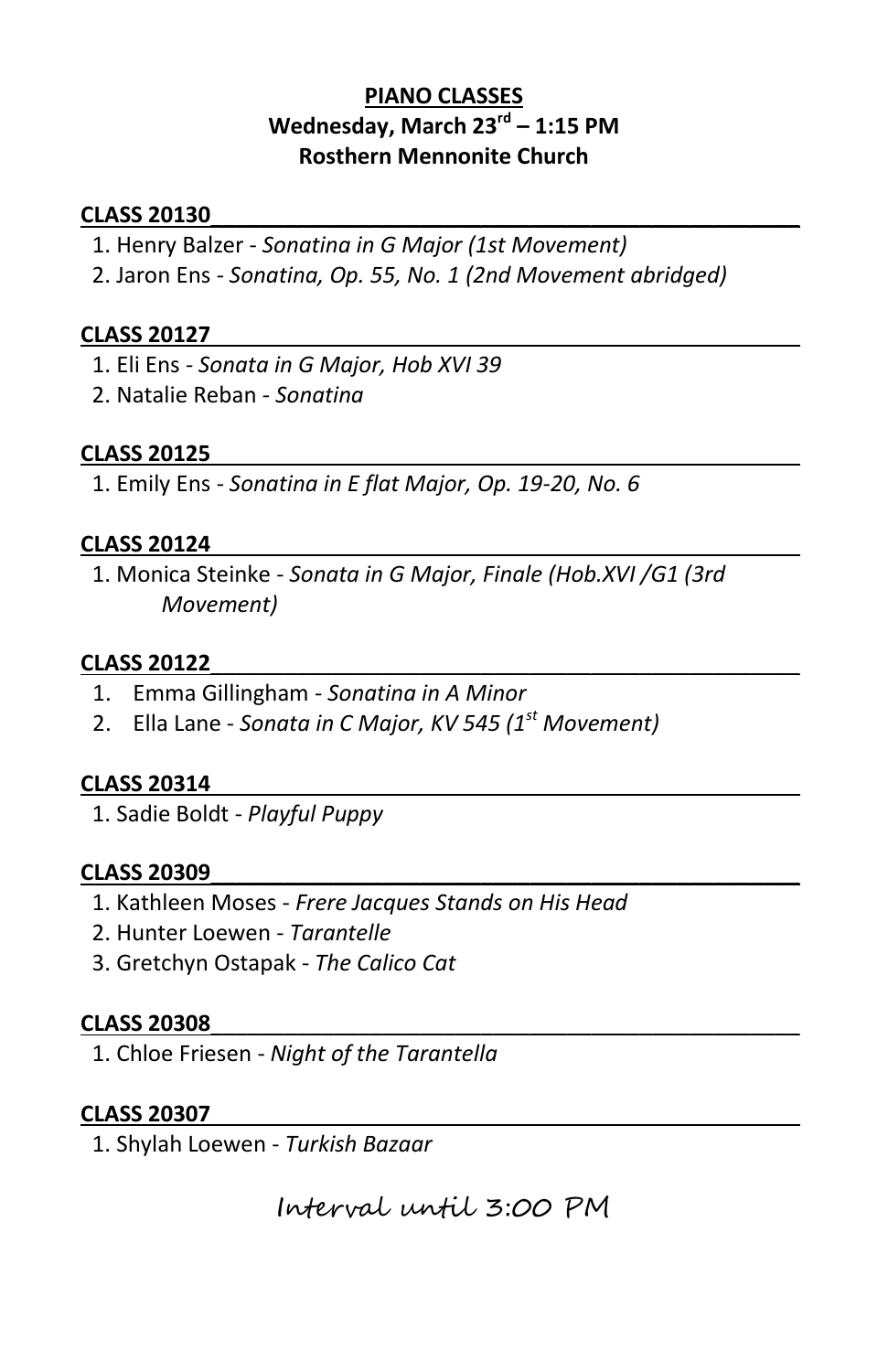# **CLASS 10321**\_\_\_\_\_\_\_\_\_\_\_\_\_\_\_\_\_\_\_\_\_\_\_\_\_\_\_\_\_\_\_\_\_\_\_\_\_\_\_\_\_\_\_\_\_\_\_\_

1. Eli Ens - *Scherzo in B flat Major, D 593, No. 1*

#### **CLASS 10318**\_\_\_\_\_\_\_\_\_\_\_\_\_\_\_\_\_\_\_\_\_\_\_\_\_\_\_\_\_\_\_\_\_\_\_\_\_\_\_\_\_\_\_\_\_\_\_\_

1. Emily Ens - *Lied, Op.42, No. 13*

#### **CLASS 10311**\_\_\_\_\_\_\_\_\_\_\_\_\_\_\_\_\_\_\_\_\_\_\_\_\_\_\_\_\_\_\_\_\_\_\_\_\_\_\_\_\_\_\_\_\_\_\_\_

1. Camryn Elliott – *Sonata in C Major, K330 (1st Movement)*

#### **CLASS 20306**\_\_\_\_\_\_\_\_\_\_\_\_\_\_\_\_\_\_\_\_\_\_\_\_\_\_\_\_\_\_\_\_\_\_\_\_\_\_\_\_\_\_\_\_\_\_\_\_

- 1. Annthea Funk *The Avalanche*
- 2. Abigail Ostapak *The Song of Twilight*
- 3. Mia Gillingham *Whale's Lament*

#### **CLASS 20304**\_\_\_\_\_\_\_\_\_\_\_\_\_\_\_\_\_\_\_\_\_\_\_\_\_\_\_\_\_\_\_\_\_\_\_\_\_\_\_\_\_\_\_\_\_\_\_\_

1. Lochlan Lester - *Für Elise*

#### **CLASS 20303**\_\_\_\_\_\_\_\_\_\_\_\_\_\_\_\_\_\_\_\_\_\_\_\_\_\_\_\_\_\_\_\_\_\_\_\_\_\_\_\_\_\_\_\_\_\_\_\_

- 1. Nora Linsley *Summer Sunset*
- 2. Tiegan Stone *Polonaise in G Minor, Op. Posthumous, B 1*

#### **CLASS 20302**\_\_\_\_\_\_\_\_\_\_\_\_\_\_\_\_\_\_\_\_\_\_\_\_\_\_\_\_\_\_\_\_\_\_\_\_\_\_\_\_\_\_\_\_\_\_\_\_

- 1. Colton Lund *Etude Allegro*
- 2. Ella Lane *Far Away Friend*

#### **CLASS 20162**\_\_\_\_\_\_\_\_\_\_\_\_\_\_\_\_\_\_\_\_\_\_\_\_\_\_\_\_\_\_\_\_\_\_\_\_\_\_\_\_\_\_\_\_\_\_\_\_

1. Camryn Elliott - *Waltz in Ab Major, Op. 69, No. 1*

#### **CLASS 20584D**\_\_\_\_\_\_\_\_\_\_\_\_\_\_\_\_\_\_\_\_\_\_\_\_\_\_\_\_\_\_\_\_\_\_\_\_\_\_\_\_\_\_\_\_\_\_\_

1. Simeon Friesen - *Carousel Tune*

#### **CLASS 20531**\_\_\_\_\_\_\_\_\_\_\_\_\_\_\_\_\_\_\_\_\_\_\_\_\_\_\_\_\_\_\_\_\_\_\_\_\_\_\_\_\_\_\_\_\_\_\_\_

1. Jesse Hildebrandt & Hannah Hildebrandt - *In Christ Alone*

#### **CLASS 20530**\_\_\_\_\_\_\_\_\_\_\_\_\_\_\_\_\_\_\_\_\_\_\_\_\_\_\_\_\_\_\_\_\_\_\_\_\_\_\_\_\_\_\_\_\_\_\_\_

1. Nora Linsley & Cyrus Lo - *Waltz in E Major, Op.39, No. 2*

#### **CLASS 10325**\_\_\_\_\_\_\_\_\_\_\_\_\_\_\_\_\_\_\_\_\_\_\_\_\_\_\_\_\_\_\_\_\_\_\_\_\_\_\_\_\_\_\_\_\_\_\_\_

- 1. Emily Ens *Etude in D Minor, Op. 45, No. 15*
- 2. Eli Ens *The Storm*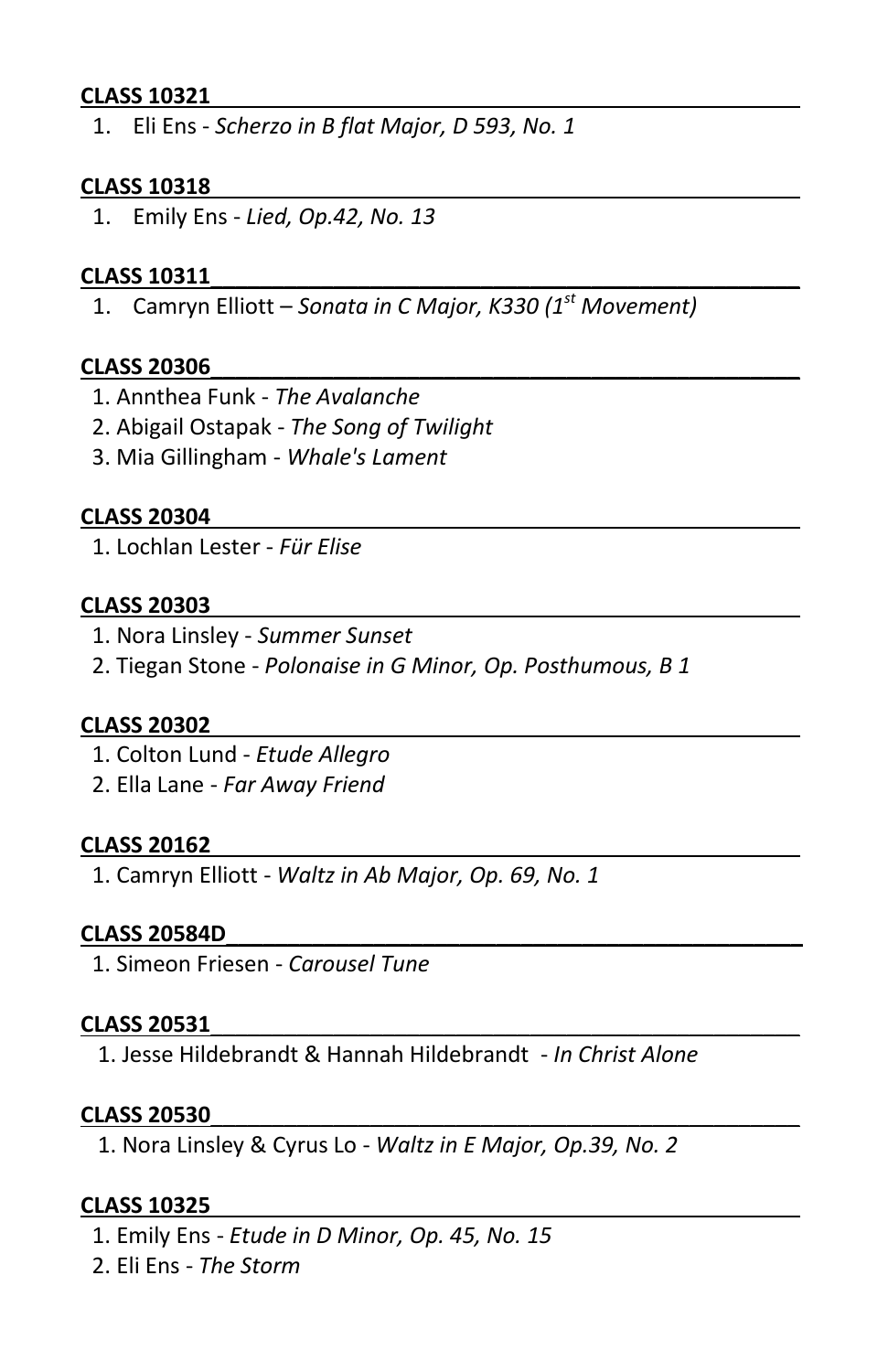# **PIANO CLASSES Thursday, March 24th – 9:00 AM Rosthern Mennonite Church**

### **CLASS 20363**\_\_\_\_\_\_\_\_\_\_\_\_\_\_\_\_\_\_\_\_\_\_\_\_\_\_\_\_\_\_\_\_\_\_\_\_\_\_\_\_\_\_\_\_\_\_\_\_

1. Simeon Friesen - *Kites* 

### **CLASS 20360**\_\_\_\_\_\_\_\_\_\_\_\_\_\_\_\_\_\_\_\_\_\_\_\_\_\_\_\_\_\_\_\_\_\_\_\_\_\_\_\_\_\_\_\_\_\_\_\_

- 1. Jesse Hildebrandt *Penguins*
- 2. Amaryllis Kabatow *Starfish at Night*

### **CLASS 20359**\_\_\_\_\_\_\_\_\_\_\_\_\_\_\_\_\_\_\_\_\_\_\_\_\_\_\_\_\_\_\_\_\_\_\_\_\_\_\_\_\_\_\_\_\_\_\_\_

- 1. Kathleen Moses *Angelfish*
- 2. Heidi Nell *Dream Journey*
- 3. Dominic Reban *Humbug's Hoedown*
- 4. Gretchyn Ostapak *To Fly Like an Eagle*

### **CLASS 20358**\_\_\_\_\_\_\_\_\_\_\_\_\_\_\_\_\_\_\_\_\_\_\_\_\_\_\_\_\_\_\_\_\_\_\_\_\_\_\_\_\_\_\_\_\_\_\_\_

1. Chloe Friesen - *Can't Catch Me*

### **CLASS 20356**\_\_\_\_\_\_\_\_\_\_\_\_\_\_\_\_\_\_\_\_\_\_\_\_\_\_\_\_\_\_\_\_\_\_\_\_\_\_\_\_\_\_\_\_\_\_\_\_

- 1. Annthea Funk *Dreamcatcher*
- 2. Mia Gillingham *Funny Puppy*
- 3. Ema Friesen *In My Dreams*
- 4. Abigail Ostapak *The Stormy Sea*

#### **CLASS 20353**\_\_\_\_\_\_\_\_\_\_\_\_\_\_\_\_\_\_\_\_\_\_\_\_\_\_\_\_\_\_\_\_\_\_\_\_\_\_\_\_\_\_\_\_\_\_\_\_

1. Tiegan Stone - *Peace Country Hoedown*

#### **CLASS 20442**\_\_\_\_\_\_\_\_\_\_\_\_\_\_\_\_\_\_\_\_\_\_\_\_\_\_\_\_\_\_\_\_\_\_\_\_\_\_\_\_\_\_\_\_\_\_\_\_

1. Brooklyn Hiebert - *Let's Waltz*

Interval until 10:30 AM

#### **CLASS 20331**\_\_\_\_\_\_\_\_\_\_\_\_\_\_\_\_\_\_\_\_\_\_\_\_\_\_\_\_\_\_\_\_\_\_\_\_\_\_\_\_\_\_\_\_\_\_\_\_

1. Zachary Moses - *Pop Goes the Weasel*

#### **CLASS 20330**\_\_\_\_\_\_\_\_\_\_\_\_\_\_\_\_\_\_\_\_\_\_\_\_\_\_\_\_\_\_\_\_\_\_\_\_\_\_\_\_\_\_\_\_\_\_\_\_

1. Abigail Langelaar - *Blinky the Robot*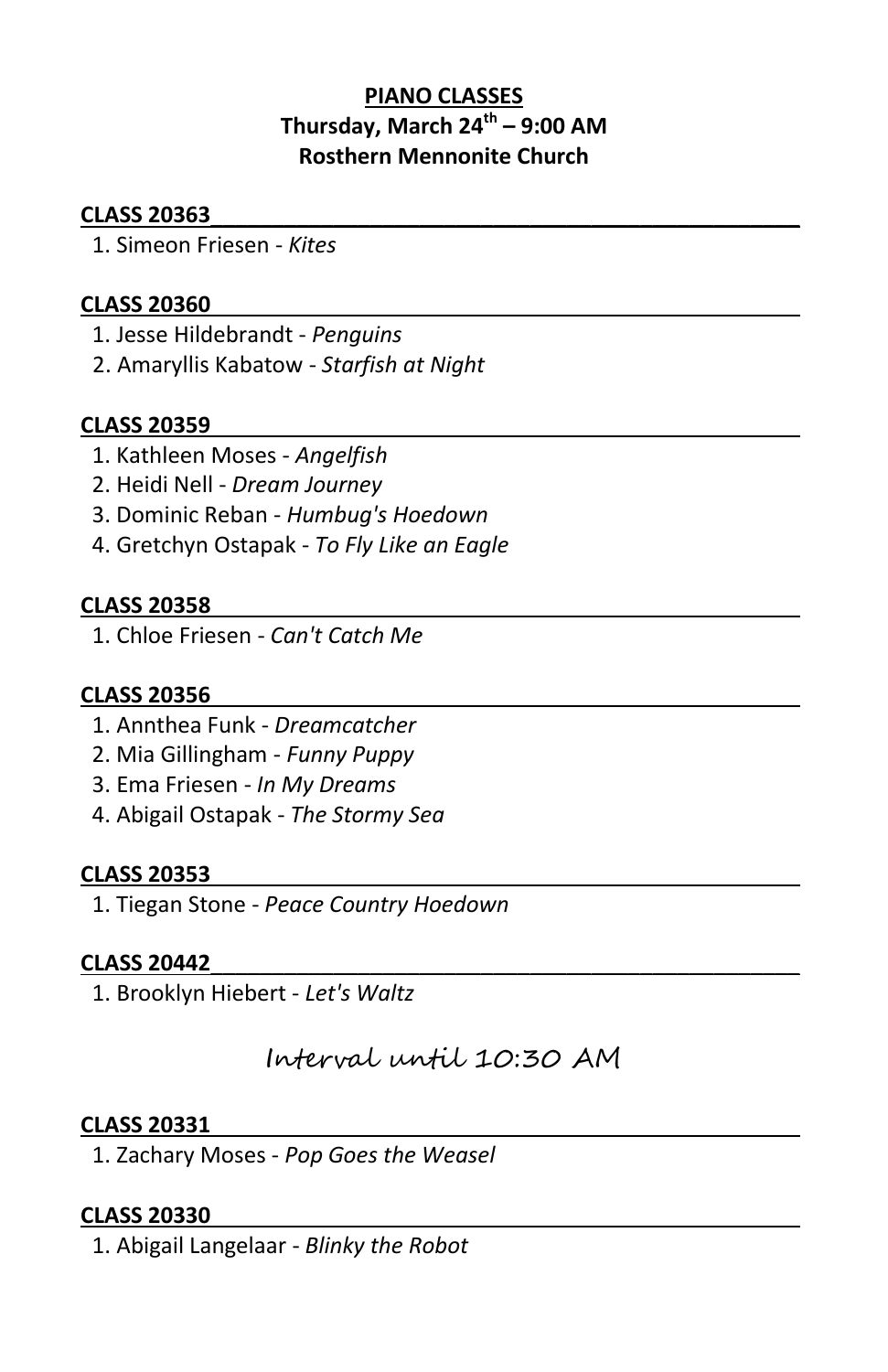# **CLASS 20329**\_\_\_\_\_\_\_\_\_\_\_\_\_\_\_\_\_\_\_\_\_\_\_\_\_\_\_\_\_\_\_\_\_\_\_\_\_\_\_\_\_\_\_\_\_\_\_\_

- 1. Dominic Reban *Blinky the Robot*
- 2. Heidi Nell *Just Struttin' Along*
- 3. Kathleen Moses *Heroes of the Galaxy*

# **CLASS 20328**\_\_\_\_\_\_\_\_\_\_\_\_\_\_\_\_\_\_\_\_\_\_\_\_\_\_\_\_\_\_\_\_\_\_\_\_\_\_\_\_\_\_\_\_\_\_\_\_

1. Katie Charabin - *Sneaky Business*

# **CLASS 20327**\_\_\_\_\_\_\_\_\_\_\_\_\_\_\_\_\_\_\_\_\_\_\_\_\_\_\_\_\_\_\_\_\_\_\_\_\_\_\_\_\_\_\_\_\_\_\_\_

1. Eli Ens - *Disco-Visit*

# **CLASS 20451D**\_\_\_\_\_\_\_\_\_\_\_\_\_\_\_\_\_\_\_\_\_\_\_\_\_\_\_\_\_\_\_\_\_\_\_\_\_\_\_\_\_\_\_\_\_\_\_

1. Hannah Hildebrandt - *Summer's Dream*

# **CLASS 20278**\_\_\_\_\_\_\_\_\_\_\_\_\_\_\_\_\_\_\_\_\_\_\_\_\_\_\_\_\_\_\_\_\_\_\_\_\_\_\_\_\_\_\_\_\_\_\_\_

1. Abigail Siemens - *Joyful, Joyful, We Adore Thee*

# **CLASS 20157**\_\_\_\_\_\_\_\_\_\_\_\_\_\_\_\_\_\_\_\_\_\_\_\_\_\_\_\_\_\_\_\_\_\_\_\_\_\_\_\_\_\_\_\_\_\_\_\_

1. Eli Ens - *To the Rising Sun*

# **CLASS 20182**\_\_\_\_\_\_\_\_\_\_\_\_\_\_\_\_\_\_\_\_\_\_\_\_\_\_\_\_\_\_\_\_\_\_\_\_\_\_\_\_\_\_\_\_\_\_\_\_

1. Emma Gillingham - *Prélude in C Minor*

# **PIANO CLASSES**

**Thursday, March 24th – 1:15 PM Rosthern Mennonite Church**

# **CLASS 20326**\_\_\_\_\_\_\_\_\_\_\_\_\_\_\_\_\_\_\_\_\_\_\_\_\_\_\_\_\_\_\_\_\_\_\_\_\_\_\_\_\_\_\_\_\_\_\_\_

- 1. Conall Harris *Picnic 1920*
- 2. Abigail Ostapak *Samba Band*
- 3. Mia Gillingham *Turkish Bazaar*

# **CLASS 20324**\_\_\_\_\_\_\_\_\_\_\_\_\_\_\_\_\_\_\_\_\_\_\_\_\_\_\_\_\_\_\_\_\_\_\_\_\_\_\_\_\_\_\_\_\_\_\_\_

- 1. Monica Steinke *Fantasy Bossa*
- 2. Lauchie Harris *Foggy Day Blues*
- 3. Lochlan Lester *Katy's Dance*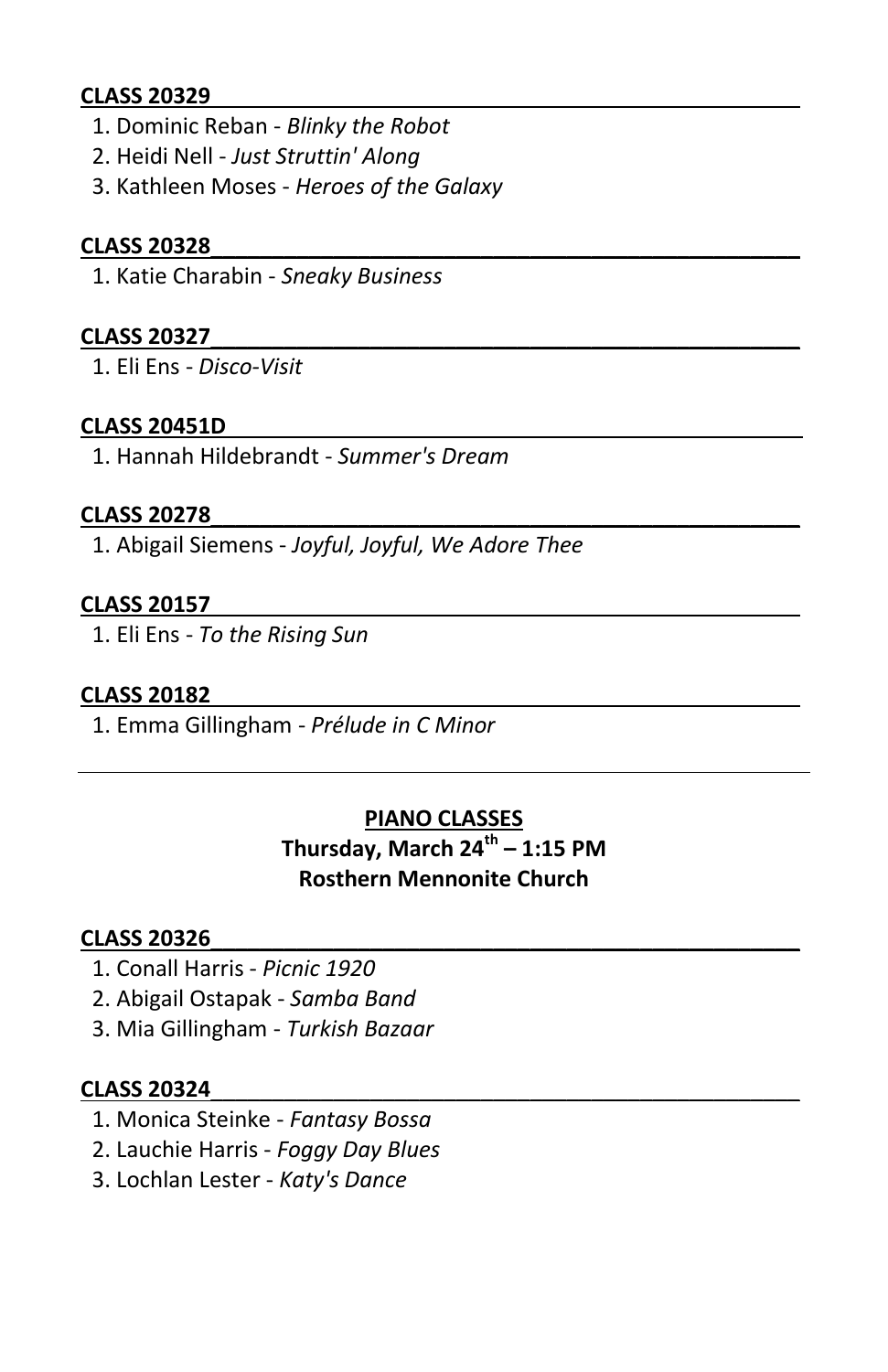# **CLASS 20323**\_\_\_\_\_\_\_\_\_\_\_\_\_\_\_\_\_\_\_\_\_\_\_\_\_\_\_\_\_\_\_\_\_\_\_\_\_\_\_\_\_\_\_\_\_\_\_\_

1. Tiegan Stone - *Fantasy Bossa*

### **CLASS 20322**\_\_\_\_\_\_\_\_\_\_\_\_\_\_\_\_\_\_\_\_\_\_\_\_\_\_\_\_\_\_\_\_\_\_\_\_\_\_\_\_\_\_\_\_\_\_\_\_

1. Colton Lund - *Nocturne*

# **VOCAL CLASSES Monday, March 28th – 9:30 AM Rosthern Mennonite Church**

### **CLASS 15424**\_\_\_\_\_\_\_\_\_\_\_\_\_\_\_\_\_\_\_\_\_\_\_\_\_\_\_\_\_\_\_\_\_\_\_\_\_\_\_\_\_\_\_\_\_\_\_\_

1. Zoe Ostapak **-** *The Bonny Lighter-Boy*

#### **CLASS 10276**\_\_\_\_\_\_\_\_\_\_\_\_\_\_\_\_\_\_\_\_\_\_\_\_\_\_\_\_\_\_\_\_\_\_\_\_\_\_\_\_\_\_\_\_\_\_\_\_

1. Mia Gillingham - *A Young Maid Stood in Her Father's Garden* 

#### **CLASS 10273**\_\_\_\_\_\_\_\_\_\_\_\_\_\_\_\_\_\_\_\_\_\_\_\_\_\_\_\_\_\_\_\_\_\_\_\_\_\_\_\_\_\_\_\_\_\_\_\_

- 1. Monica Steinke *Shenandoah*
- 2. Emma Gillingham *The Little Horses*

### **CLASS 15530D**\_\_\_\_\_\_\_\_\_\_\_\_\_\_\_\_\_\_\_\_\_\_\_\_\_\_\_\_\_\_\_\_\_\_\_\_\_\_\_\_\_\_\_\_\_\_\_

1. Ashley Skaar - *Bridge Over Troubled Water*

#### **CLASS 15509**\_\_\_\_\_\_\_\_\_\_\_\_\_\_\_\_\_\_\_\_\_\_\_\_\_\_\_\_\_\_\_\_\_\_\_\_\_\_\_\_\_\_\_\_\_\_\_\_

1. Sarah Hand - *Ma Bella Bimba*

### **CLASS 15504**\_\_\_\_\_\_\_\_\_\_\_\_\_\_\_\_\_\_\_\_\_\_\_\_\_\_\_\_\_\_\_\_\_\_\_\_\_\_\_\_\_\_\_\_\_\_\_\_

1. Monica Steinke – *Bluebird*

Interval until 10:30 AM

#### **CLASS 10210**\_\_\_\_\_\_\_\_\_\_\_\_\_\_\_\_\_\_\_\_\_\_\_\_\_\_\_\_\_\_\_\_\_\_\_\_\_\_\_\_\_\_\_\_\_\_\_\_

1. RJC High School Singers (35 voice) Conductor: Richard Janzen *After the War Were You There?*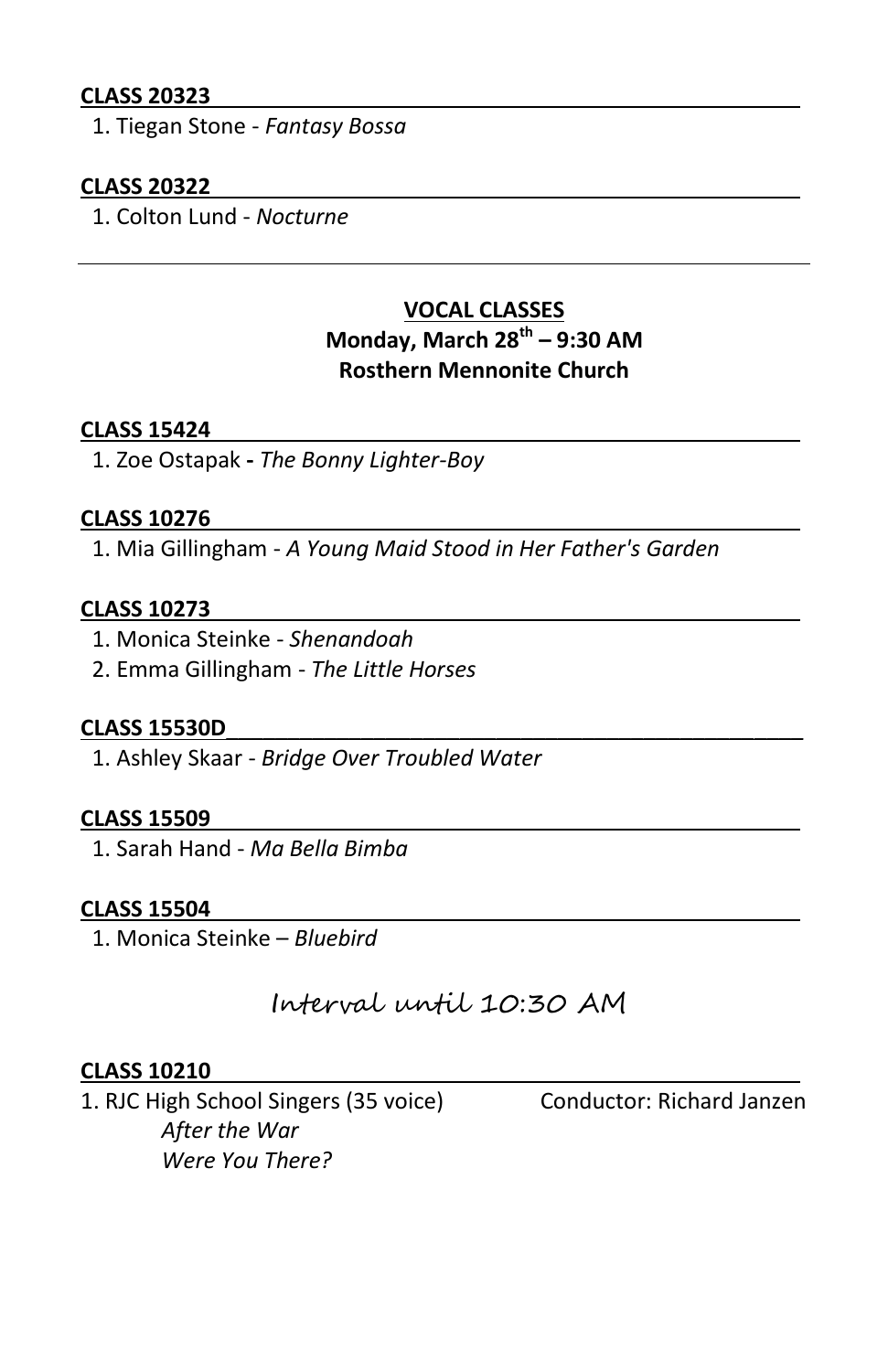# **CLASS 10200**\_\_\_\_\_\_\_\_\_\_\_\_\_\_\_\_\_\_\_\_\_\_\_\_\_\_\_\_\_\_\_\_\_\_\_\_\_\_\_\_\_\_\_\_\_\_\_\_

1. RJC High School Singers (35 voice) Conductor: Richard Janzen *Amazing Grace Thanks be to God Forever* 

# **CLASS 10230**\_\_\_\_\_\_\_\_\_\_\_\_\_\_\_\_\_\_\_\_\_\_\_\_\_\_\_\_\_\_\_\_\_\_\_\_\_\_\_\_\_\_\_\_\_\_\_\_

1. RJC High School Concert Choir (80 voice) Conductor: Richard Janzen *Fix You Leaning on the Everlasting Arms* 

# **VOCAL & CHORAL CLASSES Monday, March 28th – 1:15 PM Rosthern Mennonite Church**

# **CLASS 11517**\_\_\_\_\_\_\_\_\_\_\_\_\_\_\_\_\_\_\_\_\_\_\_\_\_\_\_\_\_\_\_\_\_\_\_\_\_\_\_\_\_\_\_\_\_\_\_\_

1. Waldheim School Grade 2 Choir Conductor: Sharlene Smith *This 'Ol Man You've Got a Friend in Me* 

Interval until 1:45 PM

#### **CLASS 15204**\_\_\_\_\_\_\_\_\_\_\_\_\_\_\_\_\_\_\_\_\_\_\_\_\_\_\_\_\_\_\_\_\_\_\_\_\_\_\_\_\_\_\_\_\_\_\_\_

1. Monica Steinke - *Dove sei, amato bene? (Rodelinda) – Bertarido*

#### **CLASS 15202**\_\_\_\_\_\_\_\_\_\_\_\_\_\_\_\_\_\_\_\_\_\_\_\_\_\_\_\_\_\_\_\_\_\_\_\_\_\_\_\_\_\_\_\_\_\_\_\_

1. Emma Gillingham - *Stizzoso, mio stizzoso*

#### **CLASS 15404**\_\_\_\_\_\_\_\_\_\_\_\_\_\_\_\_\_\_\_\_\_\_\_\_\_\_\_\_\_\_\_\_\_\_\_\_\_\_\_\_\_\_\_\_\_\_\_\_

1. Zoe Ostapak - *Caro Mio Ben* 

#### **CLASS 10275**\_\_\_\_\_\_\_\_\_\_\_\_\_\_\_\_\_\_\_\_\_\_\_\_\_\_\_\_\_\_\_\_\_\_\_\_\_\_\_\_\_\_\_\_\_\_\_\_

1. Mia Gillingham - *Presto, presto io m'innamoro* 

#### **CLASS 10271**\_\_\_\_\_\_\_\_\_\_\_\_\_\_\_\_\_\_\_\_\_\_\_\_\_\_\_\_\_\_\_\_\_\_\_\_\_\_\_\_\_\_\_\_\_\_\_\_

1. Emma Gillingham - *Sure on this Shining Night, Op.13, No.3* 

#### **CLASS 15306**\_\_\_\_\_\_\_\_\_\_\_\_\_\_\_\_\_\_\_\_\_\_\_\_\_\_\_\_\_\_\_\_\_\_\_\_\_\_\_\_\_\_\_\_\_\_\_\_

1. Mia Gillingham - *Where Go the Boats*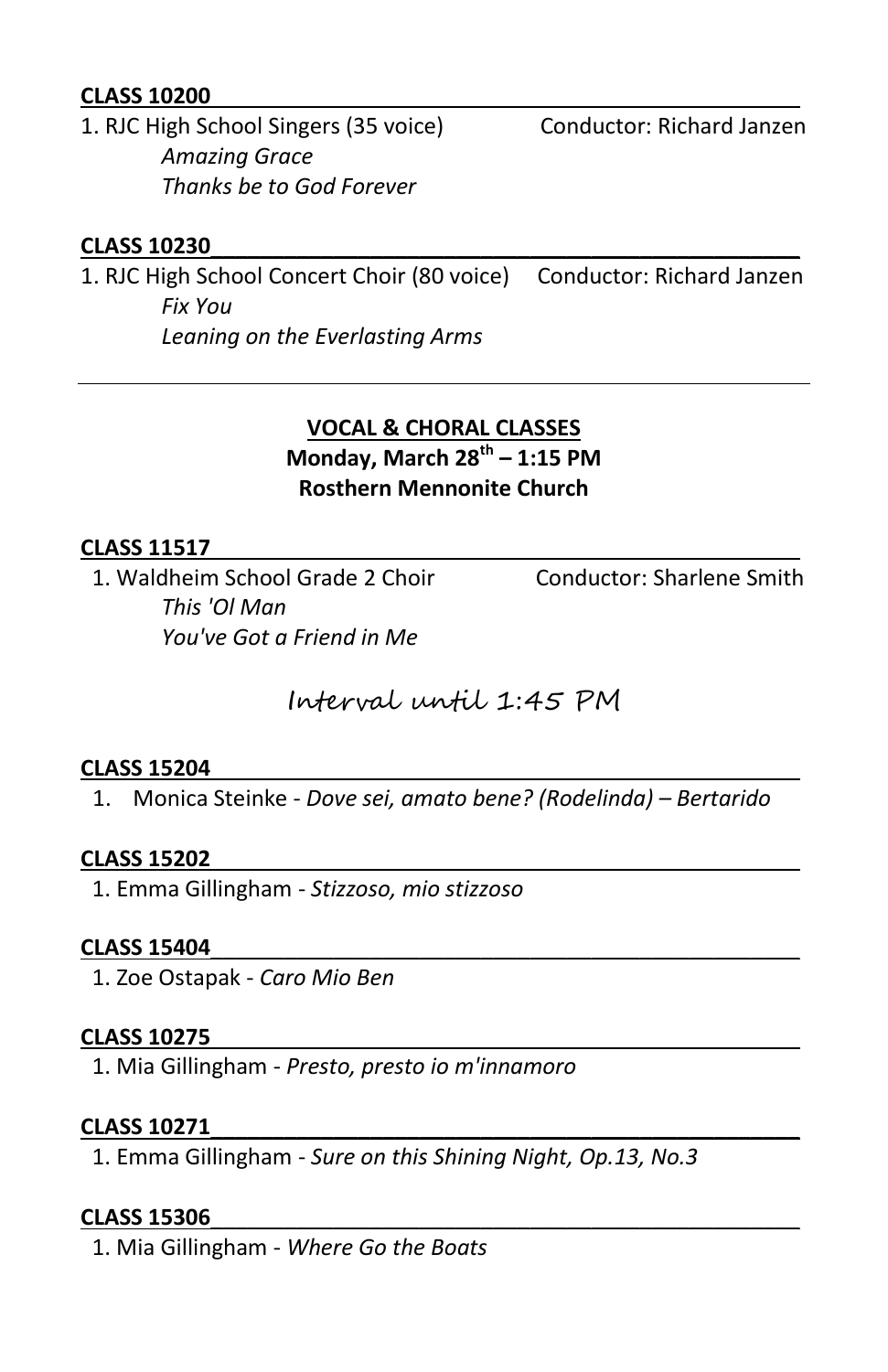# **CLASS 15302**\_\_\_\_\_\_\_\_\_\_\_\_\_\_\_\_\_\_\_\_\_\_\_\_\_\_\_\_\_\_\_\_\_\_\_\_\_\_\_\_\_\_\_\_\_\_\_\_

1. Emma Gillingham - *En prière*

# **MUSICAL THEATRE CLASSES Monday, March 28th – 7:00 PM Station Arts Centre**

#### **CLASS 90225**\_\_\_\_\_\_\_\_\_\_\_\_\_\_\_\_\_\_\_\_\_\_\_\_\_\_\_\_\_\_\_\_\_\_\_\_\_\_\_\_\_\_\_\_\_\_\_\_

1. Emily Ens - *How Far I'll Go (Moana) – Moana Miranda,* 

### **CLASS 90071**\_\_\_\_\_\_\_\_\_\_\_\_\_\_\_\_\_\_\_\_\_\_\_\_\_\_\_\_\_\_\_\_\_\_\_\_\_\_\_\_\_\_\_\_\_\_\_\_

1. Sarah Hand - *Castle on a Cloud (Les Misérables) - Cosette* 

#### **CLASS 10712**\_\_\_\_\_\_\_\_\_\_\_\_\_\_\_\_\_\_\_\_\_\_\_\_\_\_\_\_\_\_\_\_\_\_\_\_\_\_\_\_\_\_\_\_\_\_\_\_

1. Mia Gillingham - *My House (Peter Pan) – Wendy*

#### **CLASS 10708**\_\_\_\_\_\_\_\_\_\_\_\_\_\_\_\_\_\_\_\_\_\_\_\_\_\_\_\_\_\_\_\_\_\_\_\_\_\_\_\_\_\_\_\_\_\_\_\_

- 1. Monica Steinke *Heart of Stone (Six) – Seymour*
- 2. Emma Gillingham *In My Dreams (Anastasia) – Anya*

#### **CLASS 90024**\_\_\_\_\_\_\_\_\_\_\_\_\_\_\_\_\_\_\_\_\_\_\_\_\_\_\_\_\_\_\_\_\_\_\_\_\_\_\_\_\_\_\_\_\_\_\_\_

1. Zoe Ostapak - *Home (Beauty and the Beast) - Belle*

#### **CLASS 90002**\_\_\_\_\_\_\_\_\_\_\_\_\_\_\_\_\_\_\_\_\_\_\_\_\_\_\_\_\_\_\_\_\_\_\_\_\_\_\_\_\_\_\_\_\_\_\_\_

1. Ashley Skaar - *Second Hand Rose (Ziegfield Follies)*

#### **CLASS 10714**\_\_\_\_\_\_\_\_\_\_\_\_\_\_\_\_\_\_\_\_\_\_\_\_\_\_\_\_\_\_\_\_\_\_\_\_\_\_\_\_\_\_\_\_\_\_\_\_

1. Mia Gillingham - *Everlasting (Tuck Everlasting) – Winnie*

# **CLASS 10706**\_\_\_\_\_\_\_\_\_\_\_\_\_\_\_\_\_\_\_\_\_\_\_\_\_\_\_\_\_\_\_\_\_\_\_\_\_\_\_\_\_\_\_\_\_\_\_\_

1. Emma Gillingham

*How Are Things in Glocca Morra (Finian's Rainbow) - Sharon* 

#### **CLASS 90042**\_\_\_\_\_\_\_\_\_\_\_\_\_\_\_\_\_\_\_\_\_\_\_\_\_\_\_\_\_\_\_\_\_\_\_\_\_\_\_\_\_\_\_\_\_\_\_\_

1. Ashley Skaar - *I Can Hear the Bells (Hairspray) – Tracy*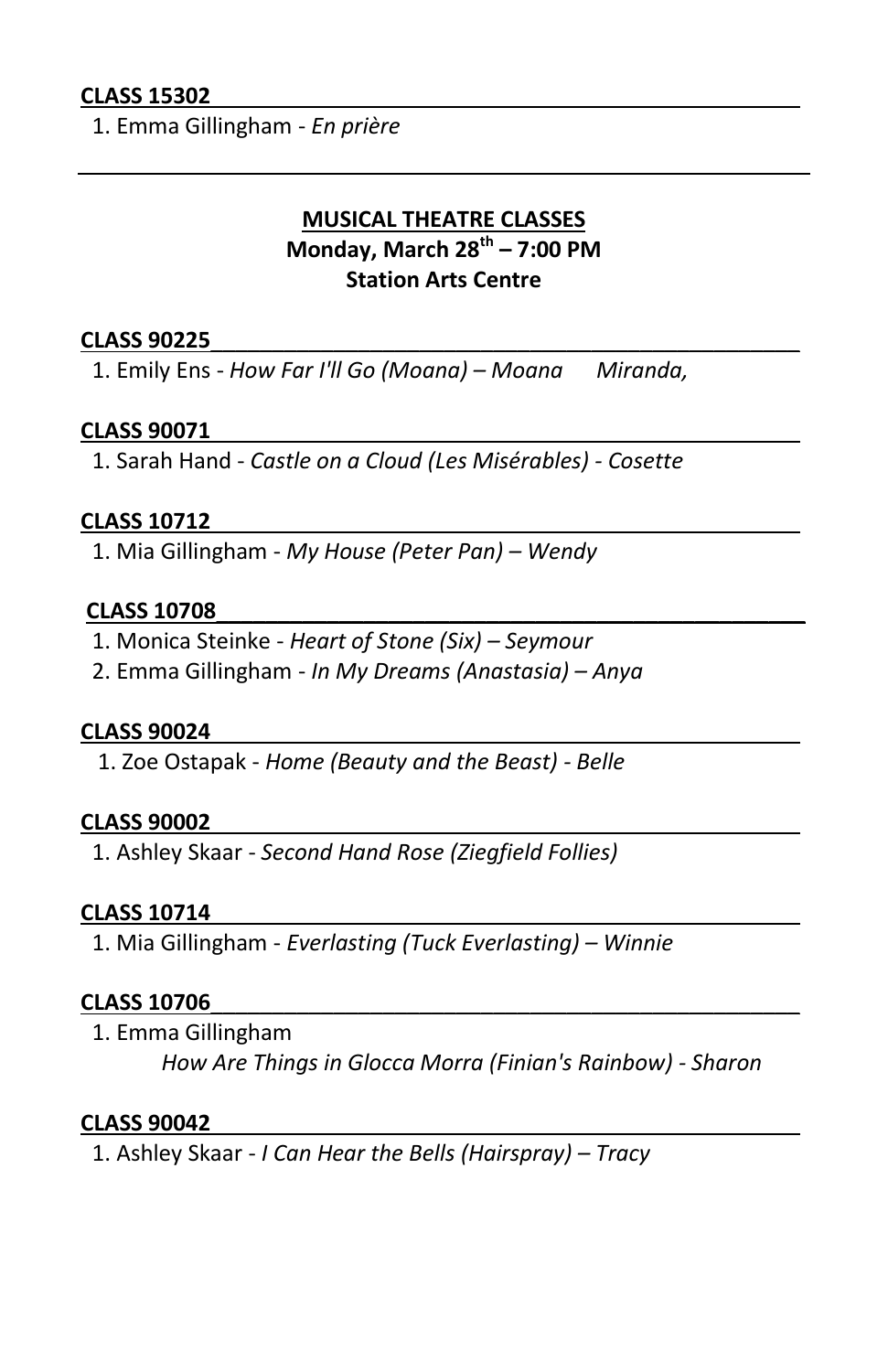# **CLASS 90224**\_\_\_\_\_\_\_\_\_\_\_\_\_\_\_\_\_\_\_\_\_\_\_\_\_\_\_\_\_\_\_\_\_\_\_\_\_\_\_\_\_\_\_\_\_\_\_\_

1. Monica Steinke

*God Help the Outcasts (The Hunchback of Notre Dame) - Esmeralda*

# **CLASS 10711**\_\_\_\_\_\_\_\_\_\_\_\_\_\_\_\_\_\_\_\_\_\_\_\_\_\_\_\_\_\_\_\_\_\_\_\_\_\_\_\_\_\_\_\_\_\_\_\_

1. Emma Gillingham - *Practically Perfect (Mary Poppins) - Mary Poppins*

# **SPOKEN WORD & VOCAL CLASSES Tuesday, March 29th – 9:00 AM Rosthern Mennonite Church**

# **CLASS 95109**\_\_\_\_\_\_\_\_\_\_\_\_\_\_\_\_\_\_\_\_\_\_\_\_\_\_\_\_\_\_\_\_\_\_\_\_\_\_\_\_\_\_\_\_\_\_\_\_

1. Jaron Ens - *Mosquito in the Cabin*

# **CLASS 95105**\_\_\_\_\_\_\_\_\_\_\_\_\_\_\_\_\_\_\_\_\_\_\_\_\_\_\_\_\_\_\_\_\_\_\_\_\_\_\_\_\_\_\_\_\_\_\_\_

1. Emily Ens - *A Path to the Moon*

# **CLASS 95047**\_\_\_\_\_\_\_\_\_\_\_\_\_\_\_\_\_\_\_\_\_\_\_\_\_\_\_\_\_\_\_\_\_\_\_\_\_\_\_\_\_\_\_\_\_\_\_\_

1. Eli Ens - *The Road Not Taken* 

# **CLASS 95045**\_\_\_\_\_\_\_\_\_\_\_\_\_\_\_\_\_\_\_\_\_\_\_\_\_\_\_\_\_\_\_\_\_\_\_\_\_\_\_\_\_\_\_\_\_\_\_\_

1. Emily Ens - *The Walrus and the Carpenter*

# **CLASS 95062**\_\_\_\_\_\_\_\_\_\_\_\_\_\_\_\_\_\_\_\_\_\_\_\_\_\_\_\_\_\_\_\_\_\_\_\_\_\_\_\_\_\_\_\_\_\_\_\_

1. Emma Gillingham - *Sonnet 18 & Sonnet 116*

# **CLASS 95029**\_\_\_\_\_\_\_\_\_\_\_\_\_\_\_\_\_\_\_\_\_\_\_\_\_\_\_\_\_\_\_\_\_\_\_\_\_\_\_\_\_\_\_\_\_\_\_\_

1. Jaron Ens - *Big Sister* 

# **CLASS 95027**\_\_\_\_\_\_\_\_\_\_\_\_\_\_\_\_\_\_\_\_\_\_\_\_\_\_\_\_\_\_\_\_\_\_\_\_\_\_\_\_\_\_\_\_\_\_\_\_

1. Eli Ens - *Poison-Tester* 

# **CLASS 10801**\_\_\_\_\_\_\_\_\_\_\_\_\_\_\_\_\_\_\_\_\_\_\_\_\_\_\_\_\_\_\_\_\_\_\_\_\_\_\_\_\_\_\_\_\_\_\_\_

1. Emma Gillingham - *Siren Song*

Interval until 10:30 AM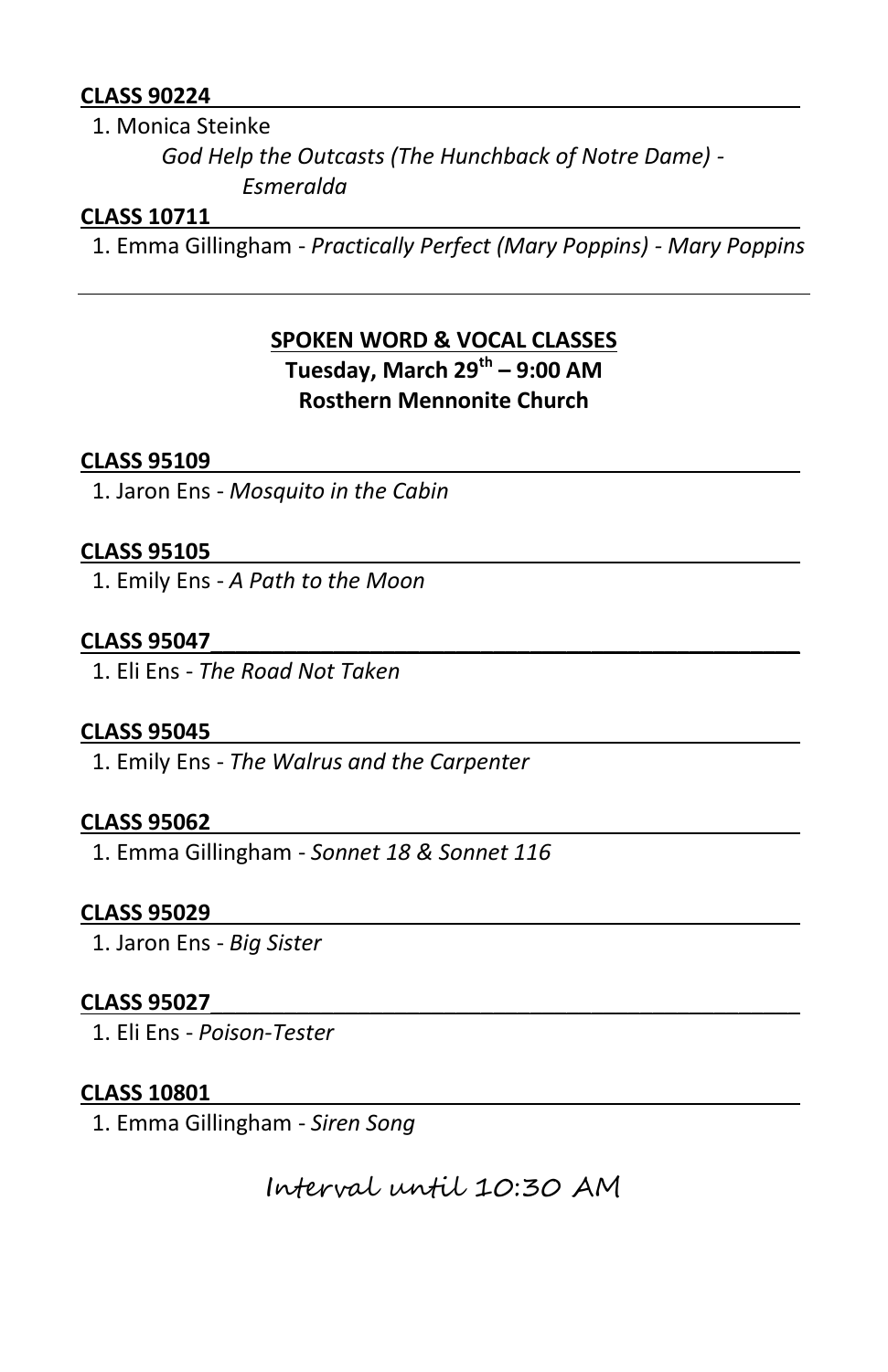# **CLASS 15482**\_\_\_\_\_\_\_\_\_\_\_\_\_\_\_\_\_\_\_\_\_\_\_\_\_\_\_\_\_\_\_\_\_\_\_\_\_\_\_\_\_\_\_\_\_\_\_\_

1. Emma Gillingham - *Echo*

# **CLASS 15484**\_\_\_\_\_\_\_\_\_\_\_\_\_\_\_\_\_\_\_\_\_\_\_\_\_\_\_\_\_\_\_\_\_\_\_\_\_\_\_\_\_\_\_\_\_\_\_\_

1. Zoe Ostapak - *June Magic*

# **CLASS 10274**\_\_\_\_\_\_\_\_\_\_\_\_\_\_\_\_\_\_\_\_\_\_\_\_\_\_\_\_\_\_\_\_\_\_\_\_\_\_\_\_\_\_\_\_\_\_\_\_

 1. Emma Gillingham *Frühlingsglaube, Op.20, No.2, D686 Lachen und Weinen, Op.59, No.4 ,D77 An die Musik, Op.88, No.4, D547* 

# **VOCAL CLASSES Tuesday, March 29th – 1:15 PM Rosthern Mennonite Church**

# **CLASS 10901**\_\_\_\_\_\_\_\_\_\_\_\_\_\_\_\_\_\_\_\_\_\_\_\_\_\_\_\_\_\_\_\_\_\_\_\_\_\_\_\_\_\_\_\_\_\_\_\_

1. Emma Gillingham

*Stizzoso, mio stizzoso Frühlingsglaube, Op.20, No.2, D686 Lachen und Weinen, Op.59, No.4, D77 En prière Sure on this Shining Night, Op. 13, No.3* 

# **CLASS 15461**\_\_\_\_\_\_\_\_\_\_\_\_\_\_\_\_\_\_\_\_\_\_\_\_\_\_\_\_\_\_\_\_\_\_\_\_\_\_\_\_\_\_\_\_\_\_\_\_

1. Sarah Hand - *I Wonder* 

#### **CLASS 15456**\_\_\_\_\_\_\_\_\_\_\_\_\_\_\_\_\_\_\_\_\_\_\_\_\_\_\_\_\_\_\_\_\_\_\_\_\_\_\_\_\_\_\_\_\_\_\_\_

1. Mia Gillingham - *Lazy Summer*

#### **CLASS 15455**\_\_\_\_\_\_\_\_\_\_\_\_\_\_\_\_\_\_\_\_\_\_\_\_\_\_\_\_\_\_\_\_\_\_\_\_\_\_\_\_\_\_\_\_\_\_\_\_

1. Emily Ens - *Child of the Universe*

Interval until 2:30 PM